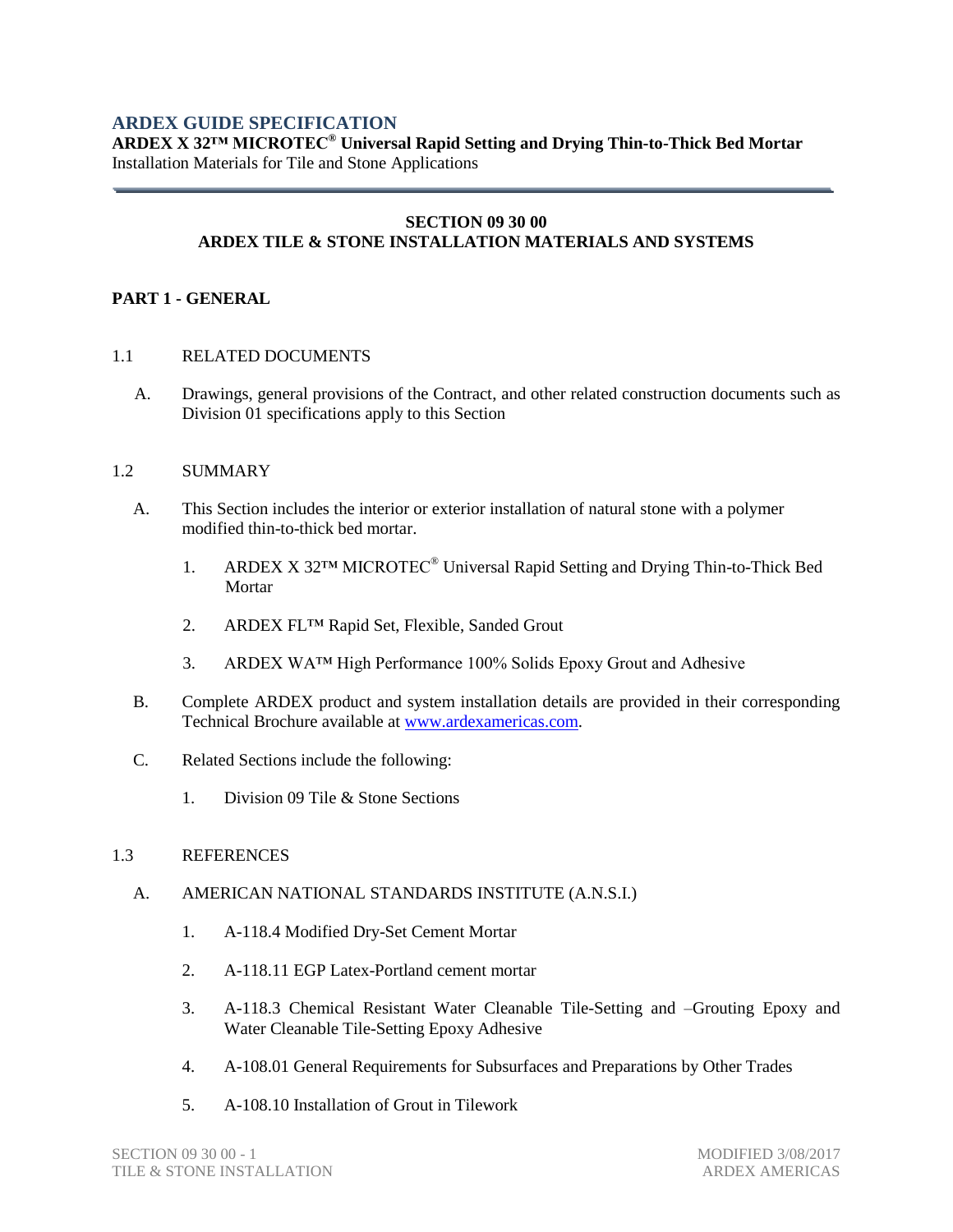- 6. A-108.5 Installation of Ceramic Tile with Dry-Set Portland Cement Mortar or Latex-Portland Cement Mortar
- 7. A-118.7 High Performance Cement Grouts for Tile Installation
- D. TILE COUNCIL OF AMERICA, INC.
	- 1. Handbook for Ceramic Tile Installation
- E. INTERNATIONAL STANDARDS ORGANISATION (ISO)
	- 1. ISO 13007 Ceramic Tile-Grouts & Adhesives

## 1.4 SUBMITTALS

- A. Product Data: Submit manufacturer's product data and installation instructions for each material and product used. Include manufacturer's Safety Data Sheets.
- B. Qualification Data: For Installer

## 1.5 QUALITY ASSURANCE

A. Installation of the ARDEX product must be completed by a factory-trained, certified applicator, such as an ARDEX LevelMaster<sup>®</sup> Elite or Choice Contractor, using mixing equipment and tools approved by the manufacturer. Please contact ARDEX Engineered Cements (724) 203- 5000 for a list of recommended installers.

## 1.6 DELIVERY, STORAGE AND HANDLING

- A. Deliver products in original packaging, labeled with product identification, manufacturer, batch number and shelf life.
- B. Store products in a dry area with temperature maintained between 50° and 85°F (10° and 29°C) and protect from direct sunlight.
- C. Handle products in accordance with manufacturer's printed recommendations.

## 1.7 PROJECT CONDITIONS

A. Do not install material below  $50^{\circ}F (10^{\circ}C)$  surface and air temperatures. These temperatures must also be maintained during and for 48 hours after the installation of products included in this section. Install quickly if substrate is warm and follow warm weather instructions available from the ARDEX Technical Service Department.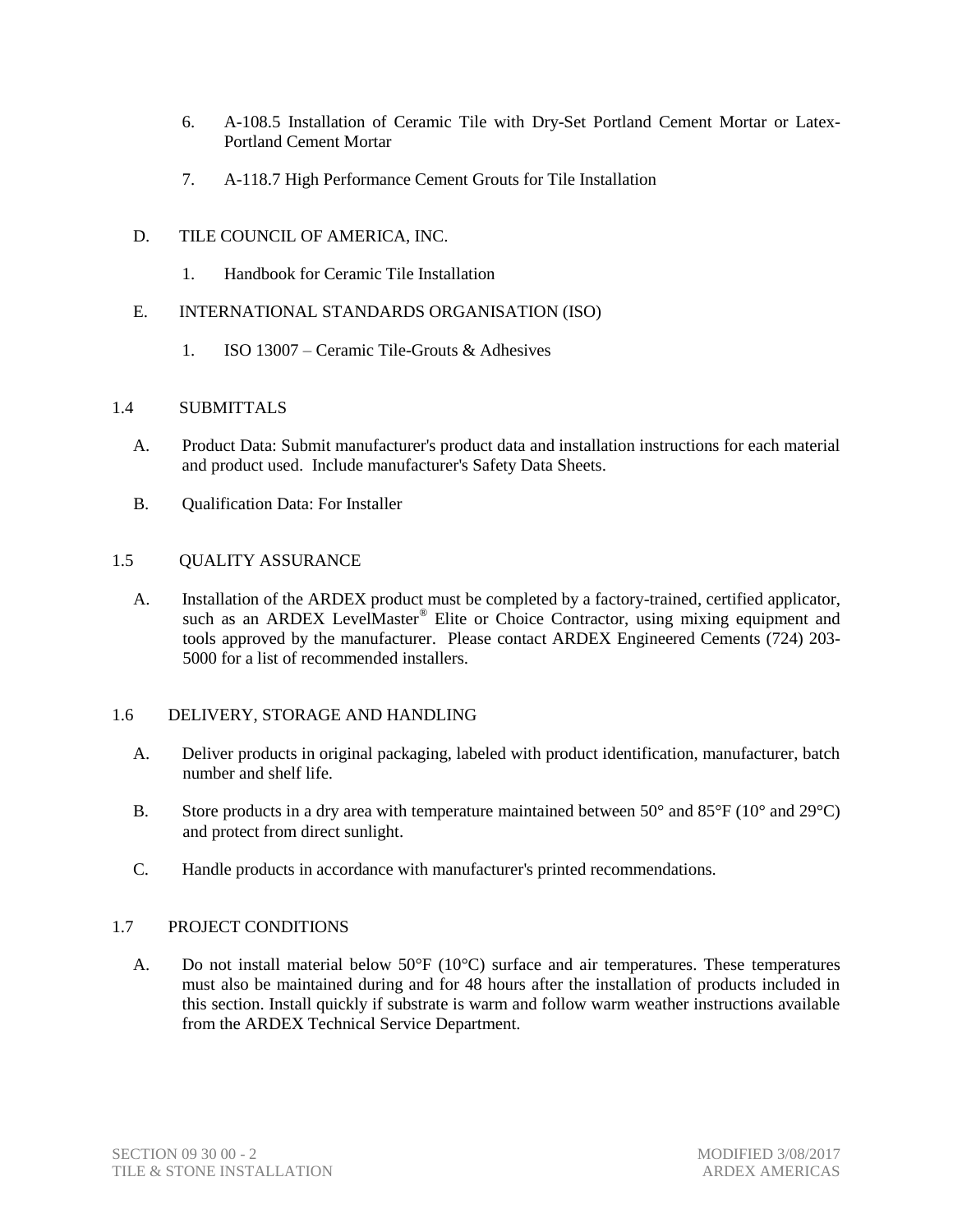### **PART 2 - PRODUCTS**

### 2.1 MORTAR

- A. Acceptable Products:
	- 1. ARDEX X 32™; Manufactured by ARDEX Americas: 400 Ardex Park Drive, Aliquippa, PA, 15001, USA, (724) 203-5000, [www.ardexamericas.com](http://www.ardexamericas.com/)
- B. Performance and Physical Properties: Meet or exceed the following values for material cured at 70° F+/-3°F (21° C+/-3°C) and 50% +/-5% relative humidity:
	- 1. Open Time: Up to 20 Minutes
	- 2. Pot Life: Approx. 1 hour
	- 3. Use for interior or exterior
	- 4. ISO 13007: EN C2 FT (T) E (E) S1
	- 5. Meets or Exceeds ANSI A 118.11 & ANSI A 118.4

### 2.2 CEMENTITIOUS GROUT

- A. Acceptable Products:
	- 1. ARDEX FL™; Manufactured by ARDEX Engineered Cements: 400 Ardex Park Drive, Aliquippa, PA, 15001, USA, (724) 203-5000, [www.ardexamericas.com](http://www.ardexamericas.com/)
- B. Performance and Physical Properties: Meet or exceed the following values for material cured at 70° F+/-3°F (21° C+/-3°C) and 50% +/-5% relative humidity:
	- 1. Pot Life: Approx. 30 minutes
	- 2. Working Time: Approx. 30 minutes
	- 3. Open to Traffic: 90 minutes

### 2.3 EPOXY GROUT

- A. Acceptable Products:
	- 1. ARDEX WA™ High Performance 100% Solids Epoxy Grout and Adhesive; Manufactured by ARDEX Americas: 400 Ardex Park Drive, Aliquippa, PA, 15001, USA (724) 203-5000, [www.ardexamericas.com](http://www.ardexamericas.com/)
- B. Performance and Physical Properties: Meet or exceed the following values for material cured at 70° F+/-3°F (21° C+/-3°C) and 50% +/-5% relative humidity:
	- 1. Pot Life: Approx. 40 minutes
	- 2. Working Time: Approx. 1 hour
	- 3. Open to Traffic: Light Foot Traffic 12 hours, Full Traffic Loads 2 days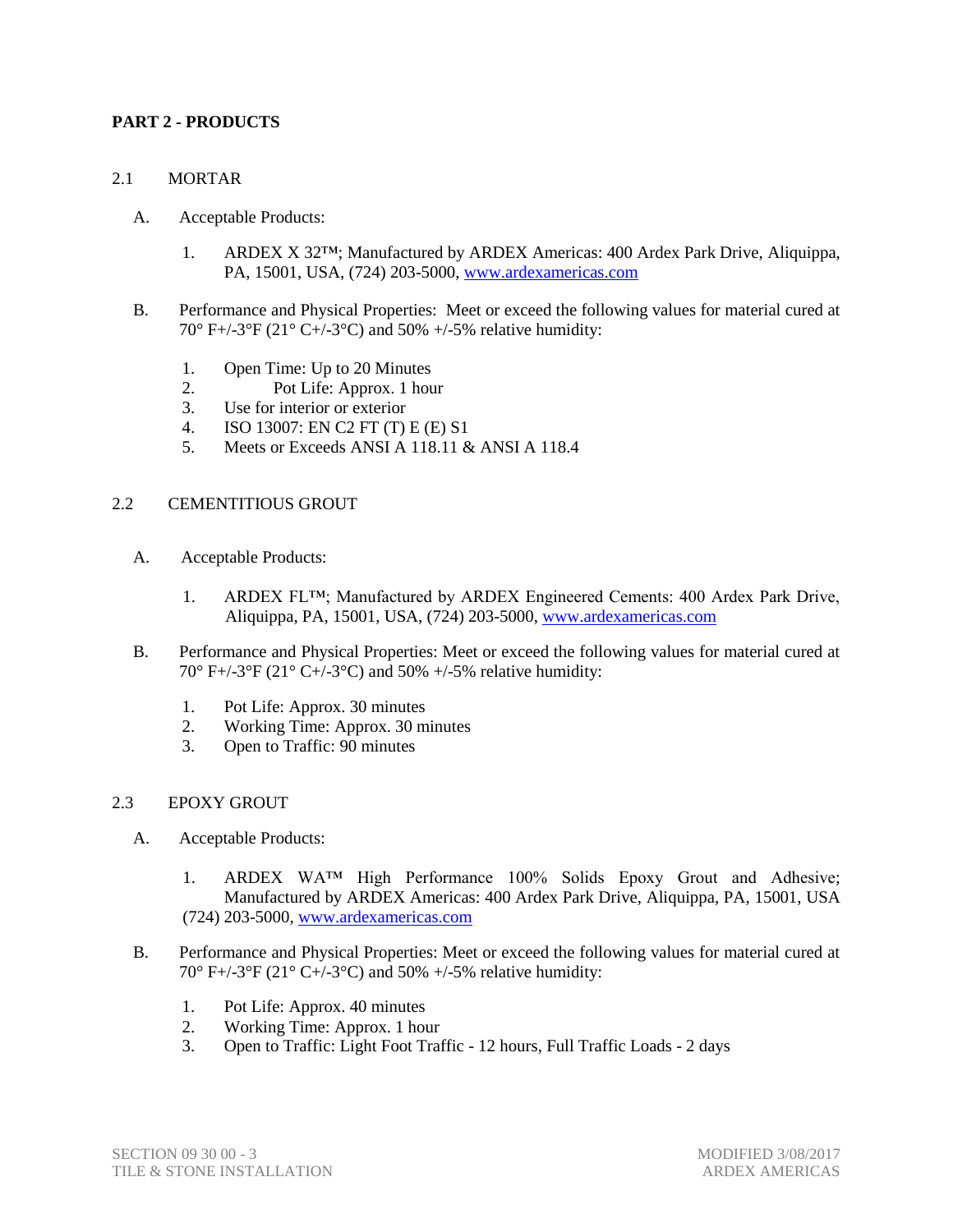### **PART 3 – EXECUTION**

#### 3.1 PREPARATION

- A. Subfloors: Prepare substrate in accordance with manufacturer's instructions.
	- 1. Prior to proceeding please refer to ANSI A 108.01 "General Requirements for Subsurface" and the TCNA's "Handbook for Ceramic Tile Installation" for detailed information. Substrate and ambient temperatures must be a minimum of 50°F (10°C).
	- 2. All subfloors must be clean and completely free of all contaminants, including dust, oil, grease, wax, sealers, paint, varnish, etc. Prepare floor as required by mechanical means. Do not use chemicals to clean the floor.
- B. Crack and Joint Preparation:
	- 1. Moving Joints Expansion joints must be provided over existing moving joints and cracks, and where substrate materials change composition or direction per ANSI A108 AN-3.7.
	- 2. Saw Cuts and Dormant Control Joints fill all dormant control joints and dormant cracks with ARDEX ARDIFIX™, as recommended by the manufacturer.

### 3.2 APPLICATION OF INSTALLATION MATERIALS

- A. Install Tile with Mortar
	- 1. Install tiles following the general office outline procedure set forth in ANSI A108.5.
	- 2. Comply with manufacturer's printed instructions for mixing of material, installation, and cure. For questions contact the ARDEX Technical Services Department at (724) 203- 5000.
- B. Install Grout
	- 1. Install grout in accordance with ANSI A 108.10 or ANSI A 108.6.
	- 2. Comply with manufacturer's printed instructions for mixing of material, installation, and cure. For questions contact the ARDEX Technical Services Department at (724) 203- 5000.

### 3.3 FIELD QUALITY CONTROL

A. Where required, contact manufacturer for field sampling methods and procedures.